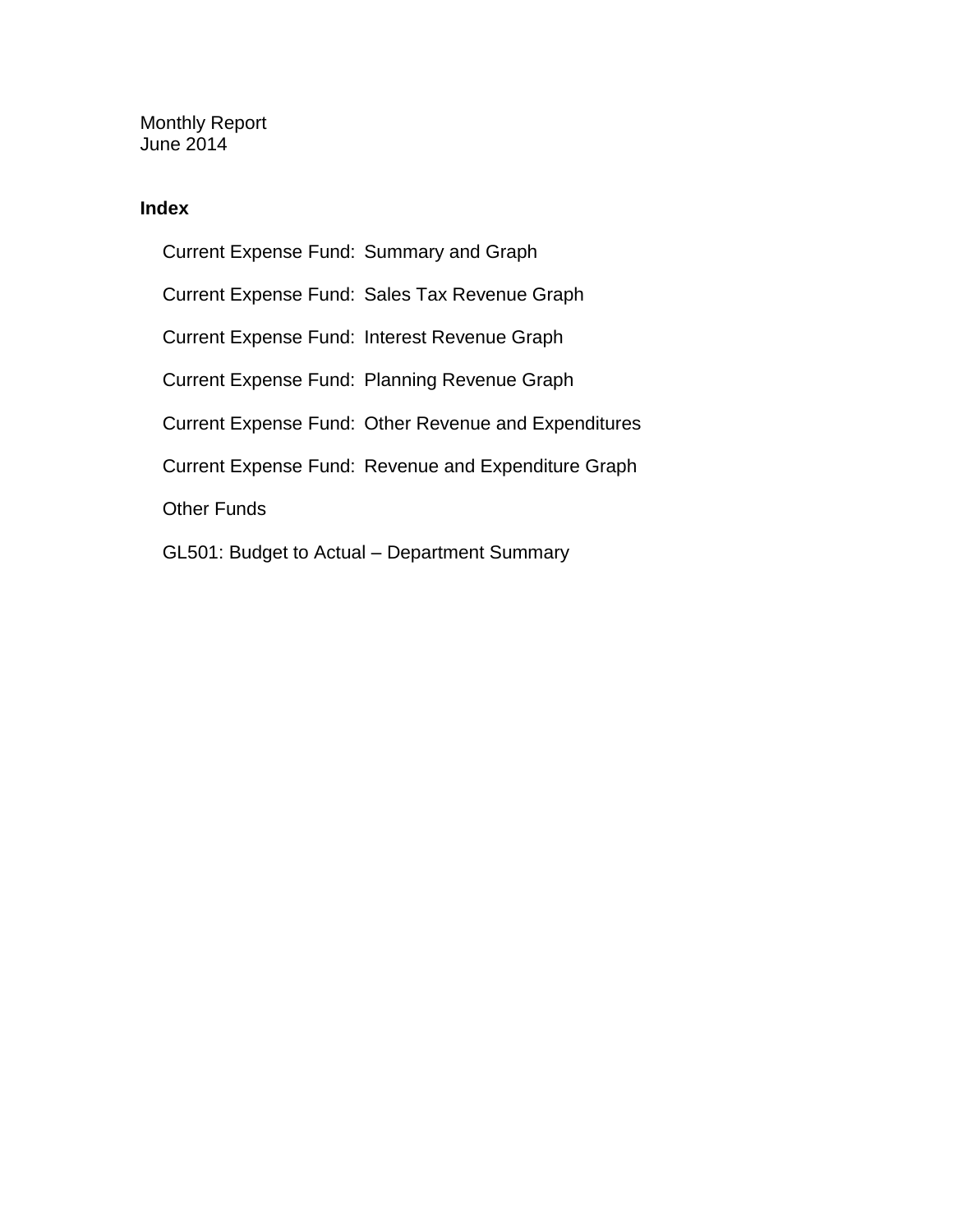#### Island County **Monthly Report / June 2014**

#### **CURRENT EXPENSE FUND Thousands (000's)**

|                               |                   | <b>Current Year</b>  |                                          |                      |                   | 2013                 |                                          |                      |                   | 2012                 |                                          |                       |
|-------------------------------|-------------------|----------------------|------------------------------------------|----------------------|-------------------|----------------------|------------------------------------------|----------------------|-------------------|----------------------|------------------------------------------|-----------------------|
|                               | Current<br>Actual | <b>YTD</b><br>Actual | <b>Budget</b><br>Net of Bea.<br>Fund Bal | %VS<br><b>Budget</b> | Current<br>Actual | <b>YTD</b><br>Actual | <b>Budget</b><br>Net of Beg.<br>Fund Bal | %VS<br><b>Budget</b> | Current<br>Actual | <b>YTD</b><br>Actual | <b>Budget</b><br>Net of Beg.<br>Fund Bal | % VS<br><b>Budget</b> |
| Revenue                       |                   |                      |                                          |                      |                   |                      |                                          |                      |                   |                      |                                          |                       |
| <b>Property Tax</b>           | 58                | 4,116                | 7,482                                    | 55%                  | (162)             | 4,059                | 7,291                                    | 56%                  | 62                | 3,908                | 7,182                                    | 54%                   |
| Sales Tax                     | 351               | 2,275                | 4,484                                    | 51%                  | 326               | 2,036                | 4,052                                    | 50%                  | 307               | 1,948                | 3,850                                    | 51%                   |
| <b>Planning and Community</b> | 152               | 845                  | 1,456                                    | 58%                  | 121               | 720                  | 1,363                                    | 53%                  | 109               | 610                  | 1,556                                    | 39%                   |
| Interest - Investment         | 67                | 320                  | 552                                      | 58%                  | 32                | 279                  | 302                                      | 92%                  | 51                | 198                  | 255                                      | 78%                   |
| Other                         | 751               | 2,998                | 6,398                                    | 47%                  | 692               | 3,595                | 5,427                                    | 66%                  | 608               | 3,289                | 5,497                                    | 60%                   |
| Subtotal                      | 1,379             | 10,553               | 20,372                                   | 52%                  | 1,009             | 10,689               | 18,435                                   | 58%                  | 1,137             | 9,953                | 18,340                                   | 54%                   |
| Intergovernmental (Grants)    | 98                | 358                  | 945                                      | 38%                  | 85                | 361                  | 981                                      | 37%                  | 65                | 367                  | 1,156                                    | 32%                   |
| Total                         | 1,477             | 10,911               | 21,317                                   | 51%                  | 1,094             | 11,050               | 19,416                                   | 57%                  | 1,202             | 10,320               | 19,496                                   | 53%                   |
| Interfund Transfers-In        | 52                | 2,698                | 2,709                                    | 100%                 |                   | 2,357                | 2,367                                    | 100%                 |                   | 2,201                | 2,225                                    | 99%                   |
| Use of Beg Fund Balance       |                   |                      | 1,209                                    | 0%                   |                   |                      | 1,219                                    | 0%                   |                   | -                    | 130                                      | 0%                    |
| <b>Total Revenue</b>          | 1,529             | 13,609               | 25,235                                   | 54%                  | 1,094             | 13,407               | 23,002                                   | 58%                  | 1,202             | 12,521               | 21,851                                   | 57%                   |
| Expenditures                  | 1,760             | 10,653               | 23,468                                   | 45%                  | 1,713             | 9,863                | 21,823                                   | 45%                  | 1,707             | 9,680                | 20,440                                   | 47%                   |
| Interfund Transfers-Out       | 15                | 1,767                | 1,767                                    | 100%                 |                   | 953                  | 1,179                                    | 81%                  |                   | 1,052                | 1,411                                    | 75%                   |
| <b>Total Expenditures</b>     | 1,775             | 12,420               | 25,235                                   | 49%                  | 1,713             | 10,816               | 23,002                                   | 47%                  | 1,707             | 10,732               | 21,851                                   | 49%                   |
| Net Current Expense           | (246)             | 1,189                | $\mathbf 0$                              |                      | (619)             | 2,591                | $\mathbf 0$                              |                      | (505)             | 1,789                | 0                                        |                       |

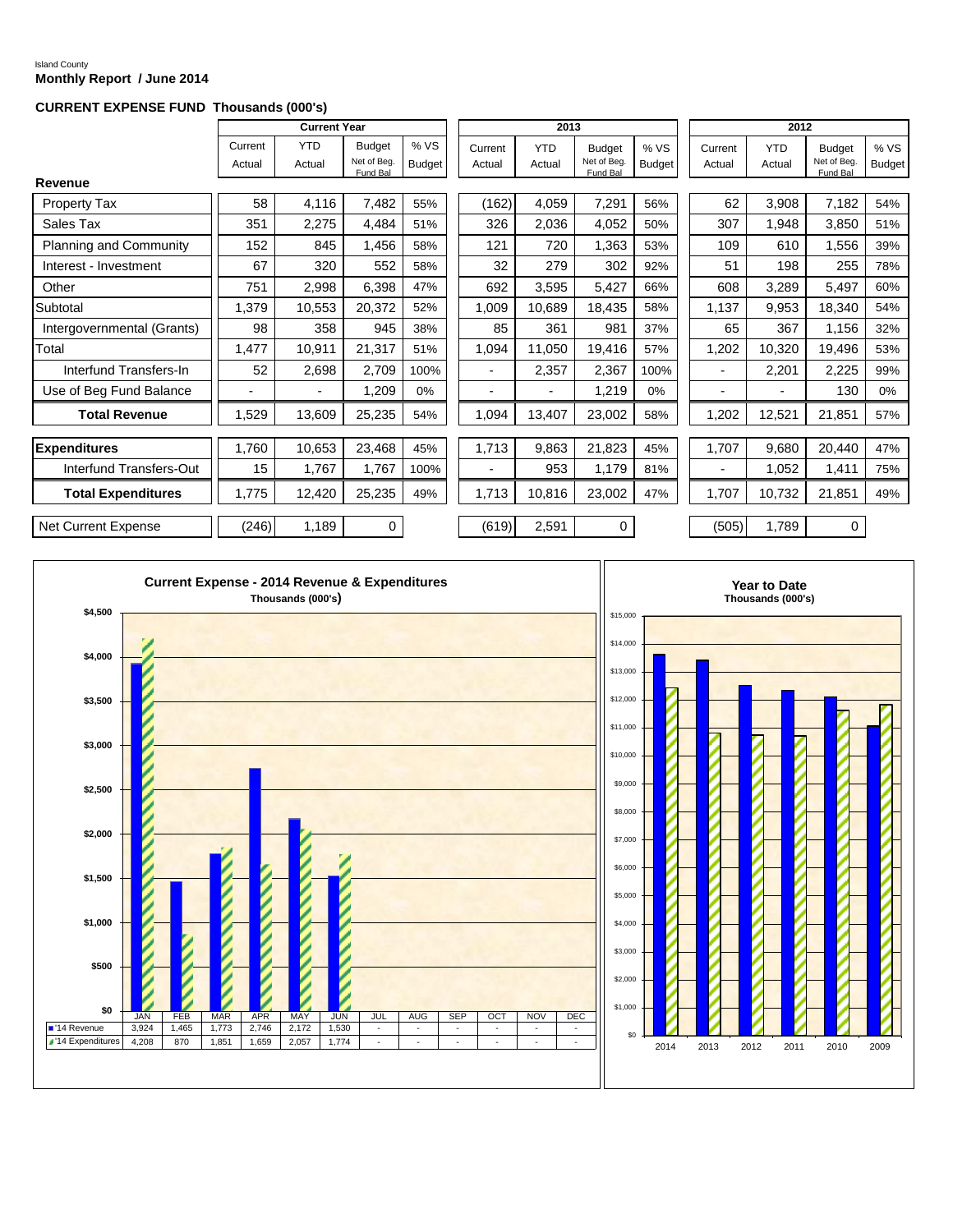### **2014 Sales Tax Revenue - Current Expense Fund**

#### **Year to Date**

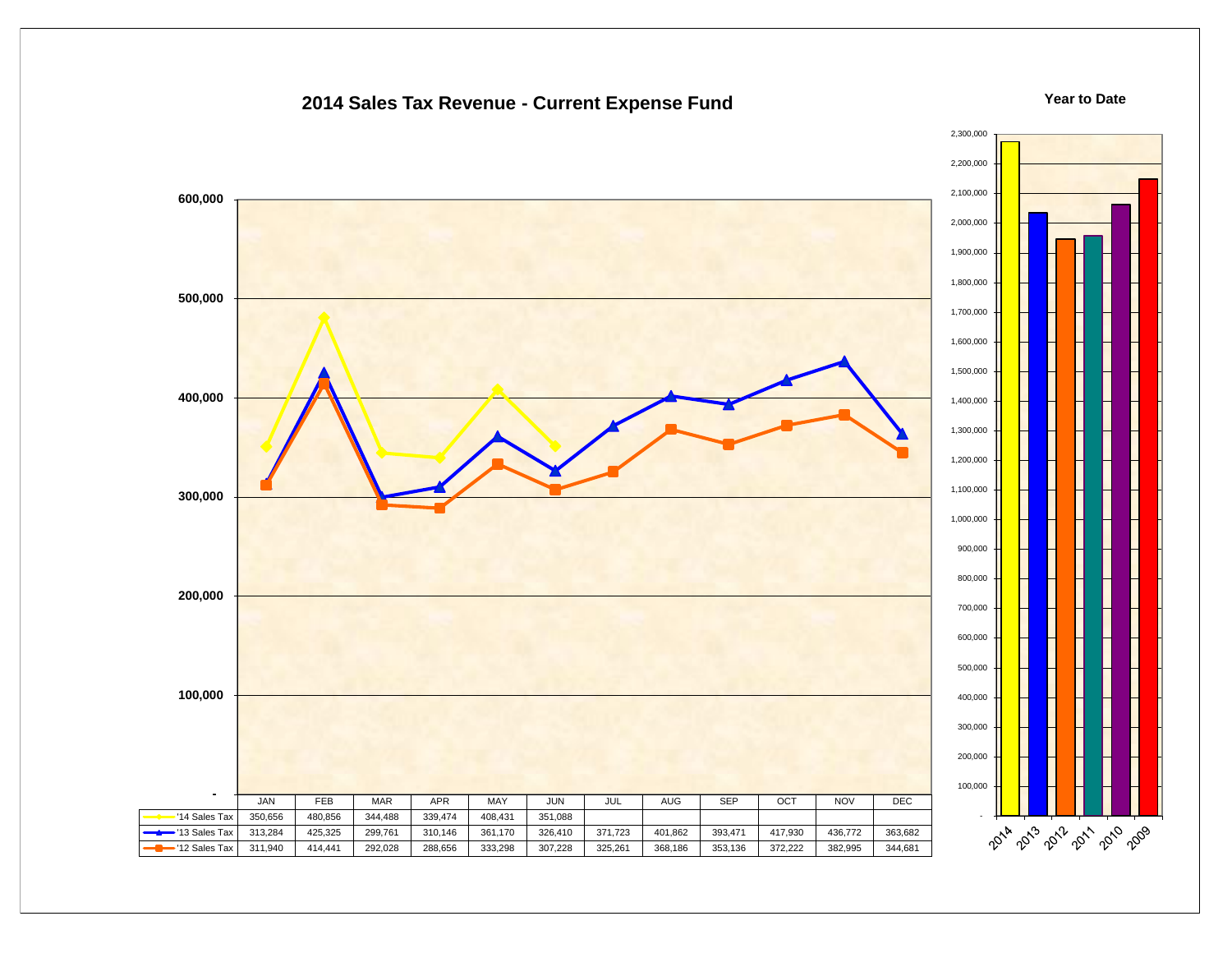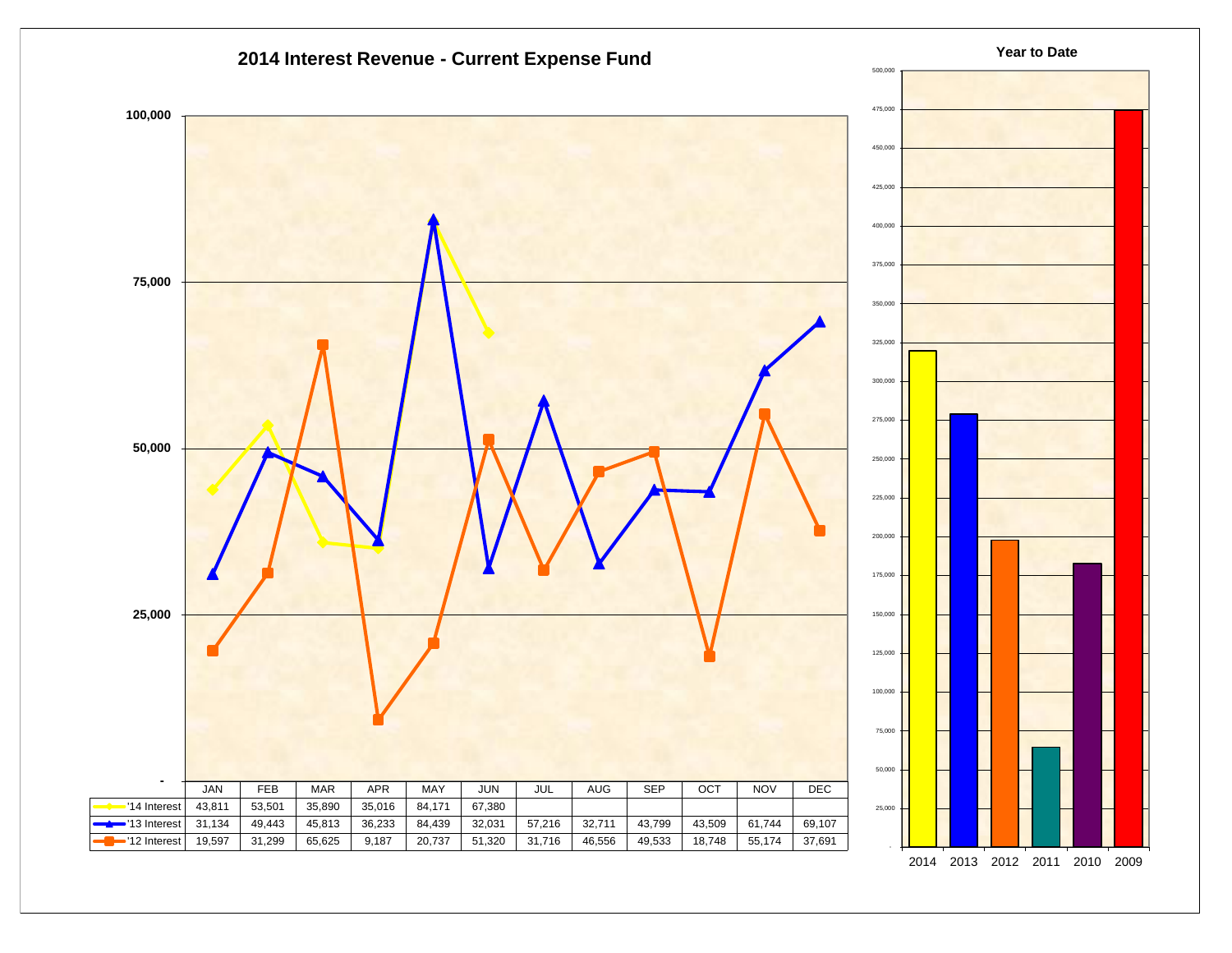



**Year to Date**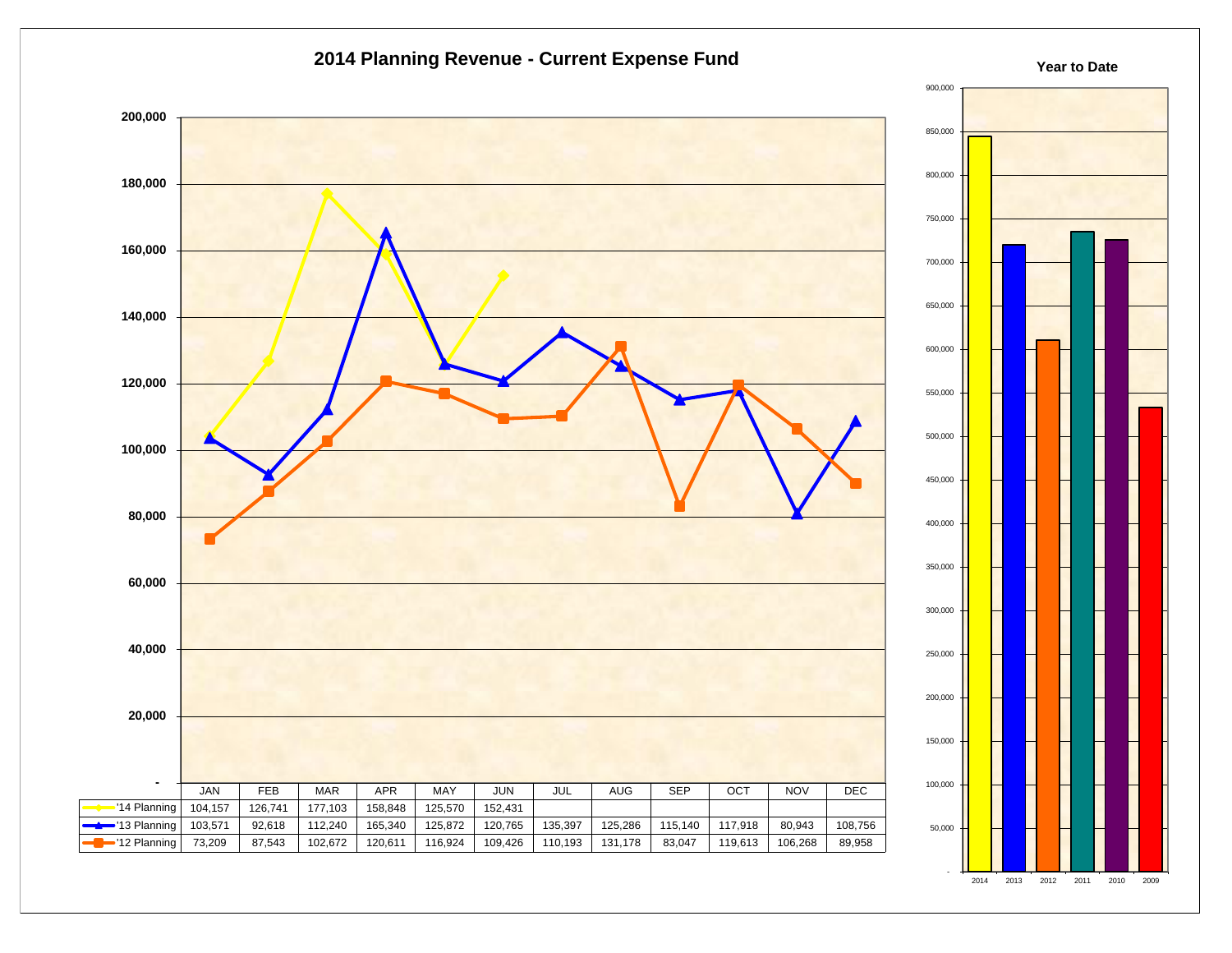By Department

## June 2014 **CURRENT EXPENSE FUND**

### **Other Revenue**

|    | <b>Year to Date</b>               | <b>ACTUAL</b> | <b>BUDGET</b> | Year to Date % |
|----|-----------------------------------|---------------|---------------|----------------|
| 21 | Auditor                           | 268,838       | 614,600       | 43.7%          |
| 24 | <b>Clerk</b>                      | 207,346       | 376,600       | 55.1%          |
| 29 | <b>District Court</b>             | 459,898       | 982,900       | 46.8%          |
| 40 | <b>Sheriff</b>                    | 329,136       | 542,862       | 60.6%          |
| 90 | <b>Sales Tax Criminal Justice</b> | 179,106       | 574,000       | 31.2%          |
| 90 | Cable Tax                         | 0             | 530,000       | $0.0\%$        |
| 90 | <b>Prop Tax Penalty</b>           | 240,957       | 435,000       | 55.4%          |
| 90 | Prop Tax Interest                 | 414,307       | 650,000       | 63.7%          |
| 90 | <b>State Sh Rev PUD</b>           | 133,847       | 132,000       | 101.4%         |
| 90 | <b>County Assistance</b>          | 195,782       | 376,000       | 52.1%          |
| 90 | <b>Criminal Justice</b>           | 106,961       | 438,000       | 24.4%          |
| 90 | Liquor Tax                        | 112,189       | 240,000       | 46.7%          |
|    | Other                             | 349,606       | 506,476       | 69.0%          |
|    | <b>Total Other Revenue</b>        | 2,997,973     | 6,398,438     | 46.85%         |

## **Expenditures**

|    | <b>Year to Date</b>         | <b>ACTUAL</b> | <b>BUDGET</b> | Year to Date % |
|----|-----------------------------|---------------|---------------|----------------|
| 20 | Assessor                    | 519,043       | 1,145,016     | 45.3%          |
| 21 | Auditor                     | 413,285       | 915,376       | 45.1%          |
| 47 | <b>Budget</b>               | 31,102        | 67,238        | 46.3%          |
| 26 | <b>Central Services</b>     | 518,622       | 1,460,925     | 35.5%          |
| 24 | <b>Clerk</b>                | 215,275       | 505,290       | 42.6%          |
| 25 | Commissioners               | 281,438       | 627,522       | 44.8%          |
| 27 | Coroner                     | 135,768       | 247,920       | 54.8%          |
| 29 | <b>District Court</b>       | 528,832       | 1,137,717     | 46.5%          |
| 48 | <b>Emergency Management</b> | 78,976        | 211,342       | 37.4%          |
| 28 | <b>Facilities</b>           | 513,066       | 1,099,612     | 46.7%          |
| 54 | <b>GSA</b>                  | 511,184       | 1,163,530     | 43.9%          |
| 59 | <b>Human Resources</b>      | 126,196       | 346,841       | 36.4%          |
| 13 | <b>Human Services</b>       | 72,565        | 177,435       | 40.9%          |
| 36 | Miscellaneous               | 168,195       | 283,142       | 59.4%          |
| 11 | Parks                       | 122,330       | 290,719       | 42.1%          |
| 53 | Planning                    | 845,043       | 1,800,667     | 46.9%          |
| 39 | Prosecutor                  | 690,128       | 1,522,774     | 45.3%          |
| 40 | <b>Sheriff</b>              | 3,645,838     | 7,732,030     | 47.2%          |
| 41 | <b>Superior Court</b>       | 542,800       | 1,151,786     | 47.1%          |
| 42 | Treasurer                   | 328,262       | 603,974       | 54.4%          |
| 90 | Non Departmental            | 365,499       | 976,941       | 37.4%          |
|    | <b>Total Expenditures</b>   | 10,653,447    | 23,467,797    | 45.40%         |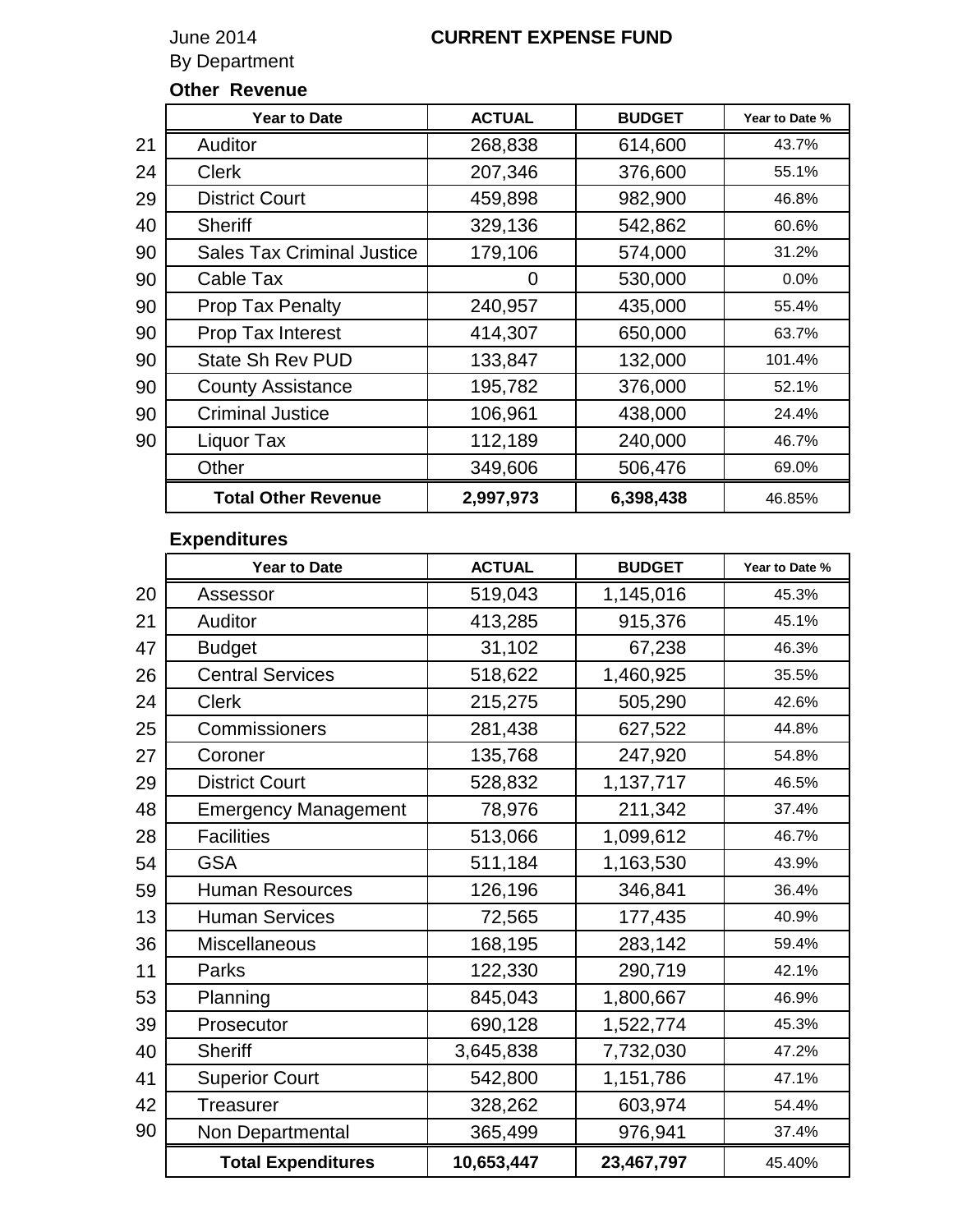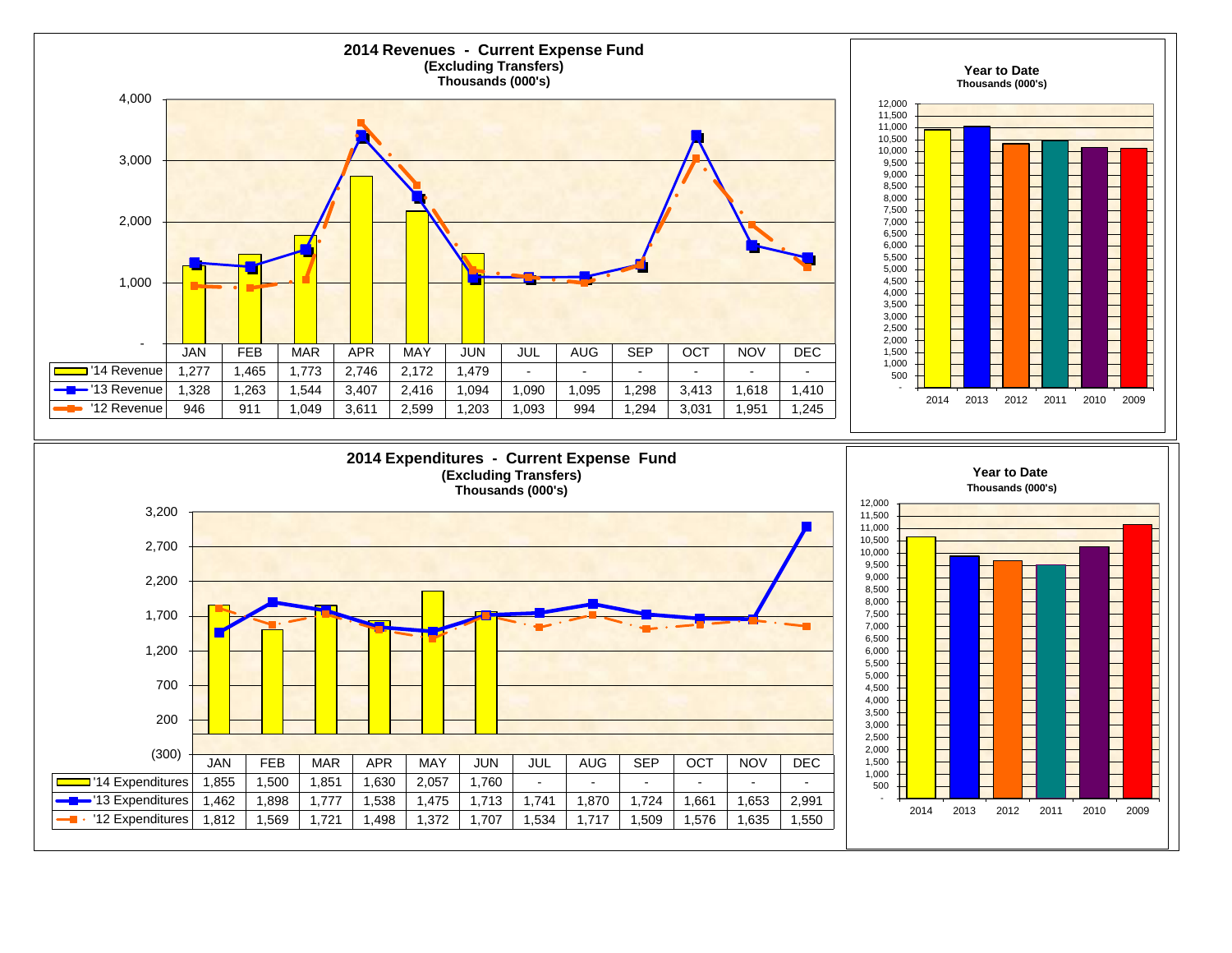### June 2014 **OTHER FUNDS**

### **Revenue**

| <b>Year to Date</b>              | <b>Actual Transfers</b> | <b>Actual Revenue</b><br>(Excludes Transfers) | <b>Budget</b><br>(Excludes Transfers) | <b>Year to Date</b><br>% |
|----------------------------------|-------------------------|-----------------------------------------------|---------------------------------------|--------------------------|
| <b>Clean Water Utility</b>       | 0                       | 859,565                                       | 1,818,000                             | 47.3%                    |
| <b>Conservation Futures</b>      | 0                       | 447,440                                       | 788,486                               | 56.7%                    |
| <b>Health Funds</b>              | 685,657                 | 1,091,209                                     | 2,966,232                             | 36.8%                    |
| <b>Human Services Funds</b>      | 296,802                 | 1,157,525                                     | 3,727,952                             | 31.0%                    |
| <b>Juvenile Detention Facili</b> | 371,000                 | 253,659                                       | 821,654                               | 30.9%                    |
| <b>Public Works Funds</b>        | 1,279,079               | 11,101,341                                    | 21,688,543                            | 51.2%                    |
| <b>REET 1 &amp; 2</b>            | 0                       | 913,294                                       | 2,436,830                             | 37.5%                    |
| Solid Waste                      | 0                       | 2,993,069                                     | 5,677,483                             | 52.7%                    |
| <b>Extension Services</b>        | 122,020                 | 104,028                                       | 241,599                               | 43.1%                    |
| <b>Insurance Reserve</b>         | 0                       | 710,675                                       | 852,509                               | 83.4%                    |
| <b>Motor Pool</b>                | 465,000                 | 7,700                                         |                                       |                          |
| <b>Miscellaneous</b>             | 279,191                 | 923,469                                       | 2,828,974                             | 32.6%                    |

### **Expenditures**

| <b>Year to Date</b>              | <b>Actual Transfers</b> | <b>Actual Expenditures</b><br>(Excludes Transfers) | <b>Budget</b><br>(Excludes Transfers) | <b>Year to Date</b><br>% |
|----------------------------------|-------------------------|----------------------------------------------------|---------------------------------------|--------------------------|
| <b>Clean Water Utility</b>       | 230,000                 | 64,188                                             | 1,588,000                             | 4.0%                     |
| <b>Conservation Futures</b>      | 0                       | 47,741                                             | 788,486                               | 6.1%                     |
| <b>Health Funds</b>              | 144,367                 | 1,578,727                                          | 3,507,522                             | 45.0%                    |
| <b>Human Services Funds</b>      | 318,692                 | 1,619,336                                          | 3,706,062                             | 43.7%                    |
| <b>Juvenile Detention Facili</b> | 59,000                  | 522,977                                            | 1,133,654                             | 46.1%                    |
| <b>Public Works Funds</b>        | 2,712,817               | 6,508,947                                          | 20,254,805                            | 32.1%                    |
| <b>REET 1 &amp; 2</b>            | 561,855                 | 182,199                                            | 1,865,426                             | 9.8%                     |
| Solid Waste                      | 364,383                 | 2,494,389                                          | 5,313,100                             | 46.9%                    |
| <b>Extension Services</b>        | 0                       | 147,277                                            | 363,619                               | 40.5%                    |
| <b>Insurance Reserve</b>         | 17,500                  | 77,092                                             | 835,009                               | 9.2%                     |
| <b>Motor Pool</b>                | 0                       | 307,089                                            | 465,000                               | 66.0%                    |
| <b>Miscellaneous</b>             | 21,100                  | 1,069,070                                          | 3,085,565                             | 34.6%                    |

#### **Grouped Funds**

Health Funds [Public Health Pooling, Natural Resources, Water Quality (104,165,149)] Human Services Funds [Housing, Homeless Housing, Veterans, Mental Health, Developmental Disabilities, Alcohol Abuse, Therapeutic Sales Tax, Admin (105,106,107,113,114,123,126,129)

Public Works Funds [Road, Paths & Trails, Admin, Storm & Surface Water, Capital Drainage, Equipment Rental & Revolving (101,137,139,144,321,501)

Miscellaneous [Law Library, Elections, Fire Permit, Treasurer & Auditor O&M, Rural County Sales Tax, 2% Hotel/Motel Public Facilities,CASA, Drug Seizure, Anti Profiteering, Enhanced 911, Family Resource Centers, Joint Tourism, Federal Asset Fortfeiture, Trial Court Improvement, Historic Preservation (103,111,115,116,118,121,124,131,133,136,140,141,142,143,146,147,157,180)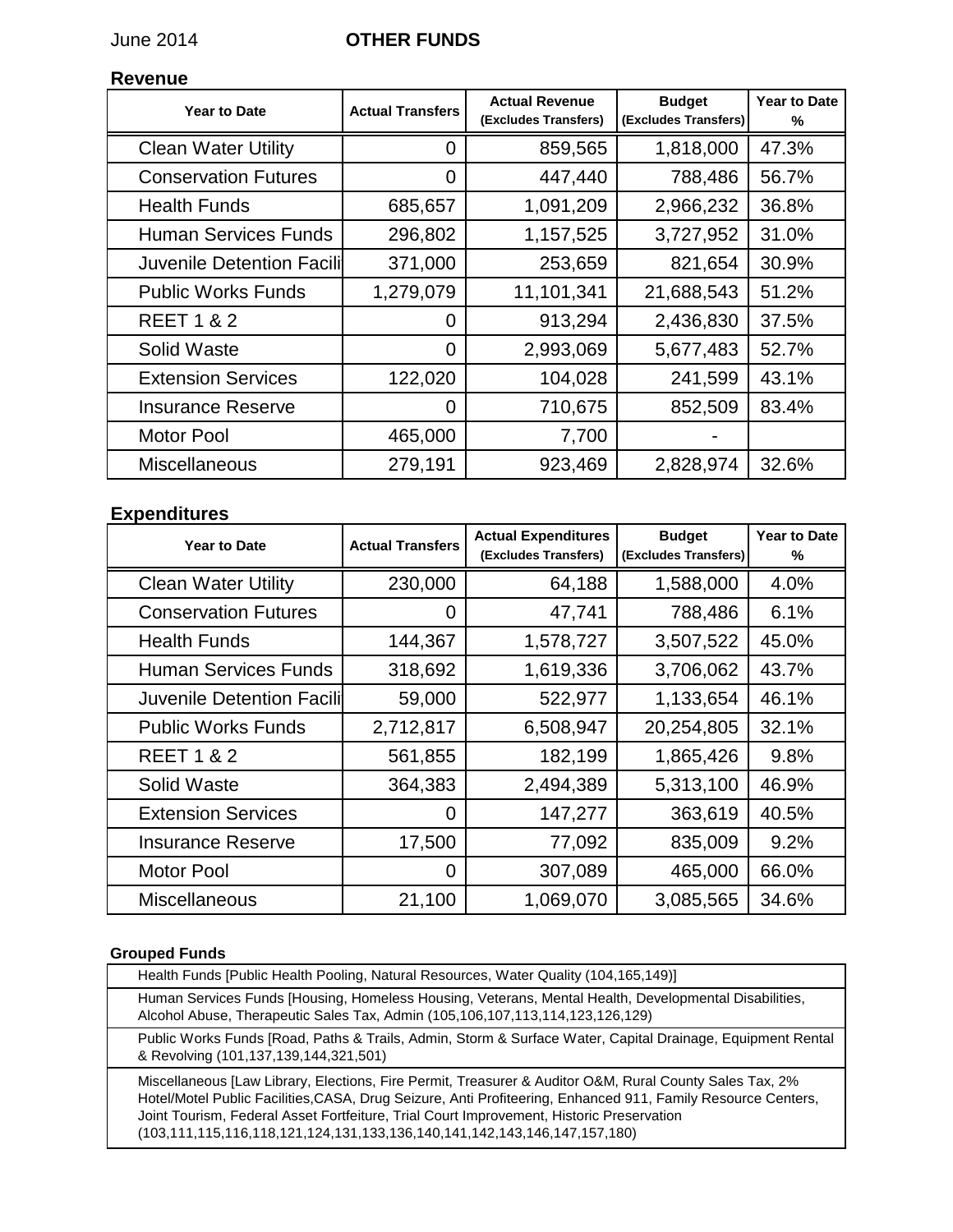|                                                       |                |               | <b>Report Date: 06/30/2014</b> |                |                       |
|-------------------------------------------------------|----------------|---------------|--------------------------------|----------------|-----------------------|
| <b>Group - Description</b>                            | <b>Budget</b>  | <b>Actual</b> | <b>Encumbrance</b>             | <b>Balance</b> | Percent<br><b>YTD</b> |
| Dept: 11 PUBLIC WORKS                                 |                |               |                                |                |                       |
| Revenue                                               |                |               |                                |                |                       |
| 34 CHARGES FOR GOODS & SERVICES                       | 20,826.00      | 8,234.75      | 0.00                           | 12,591.25      | 39.54                 |
| <b>36 MISCELLANEOUS REVENUES</b>                      | 5,600.00       | 1,077.90      | 0.00                           | 4,522.10       | 19.24                 |
| 39 OTHER FINANCING SOURCES                            | 239,349.00     | 229,800.00    | 0.00                           | 9,549.00       | 96.01                 |
| <b>Revenue Total:</b>                                 | 265,775.00     | 239,112.65    | 0.00                           | 26,662.35      | 89.96                 |
| <b>Expenditures</b>                                   |                |               |                                |                |                       |
| 10 SALARIES                                           | 159,841.00     | 58,272.00     | 0.00                           | 101,569.00     | 36.45                 |
| 15 BENEFITS                                           | 73,793.00      | 28,334.82     | 0.00                           | 45,458.18      | 38.39                 |
| 20 MAINTENANCE & OPERATIONS                           | 56,336.00      | 30,588.50     | 0.00                           | 25,747.50      | 54.29                 |
| <b>30 INTERGOVERNMENT</b>                             | 749.00         | 607.09        | 0.00                           | 141.91         | 81.05                 |
| <b>40 CAPITAL</b>                                     | 0.00           | 3,690.36      | 0.00                           | (3,690.36)     | 0.00                  |
| 50 INTERDEPT & TRANSFERS                              | 0.00           | 837.46        | 0.00                           | (837.46)       | 0.00                  |
| <b>Expenditure Total:</b>                             | 290,719.00     | 122,330.23    | 0.00                           | 168,388.77     | 42.07                 |
| <b>Dept Total:</b>                                    | (24,944.00)    | 116,782.42    | 0.00                           | (141, 726.42)  |                       |
| <b>Dept: 13 HUMAN SERVICES</b><br><b>Expenditures</b> |                |               |                                |                |                       |
| 20 MAINTENANCE & OPERATIONS                           | 177,435.00     | 72,564.94     | 0.00                           | 104,870.06     | 40.89                 |
| 50 INTERDEPT & TRANSFERS                              | 6,010.00       | 6,010.00      | 0.00                           | 0.00           | 100.00                |
| <b>Expenditure Total:</b>                             | 183,445.00     | 78,574.94     | 0.00                           | 104,870.06     | 42.83                 |
| <b>Dept Total:</b>                                    | (183, 445.00)  | (78, 574.94)  | 0.00                           | (104, 870.06)  |                       |
| Dept: 20 ASSESSOR<br><b>Revenue</b>                   |                |               |                                |                |                       |
| 34 CHARGES FOR GOODS & SERVICES                       | 20,400.00      | 9,358.38      | 0.00                           | 11,041.62      | 45.87                 |
| <b>Revenue Total:</b>                                 | 20,400.00      | 9,358.38      | 0.00                           | 11,041.62      | 45.87                 |
| <b>Expenditures</b>                                   |                |               |                                |                |                       |
| 10 SALARIES                                           | 731,512.00     | 341,415.30    | 0.00                           | 390,096.70     | 46.67                 |
| 15 BENEFITS                                           | 309,149.00     | 132,061.90    | 0.00                           | 177,087.10     | 42.71                 |
| 20 MAINTENANCE & OPERATIONS                           | 104,355.00     | 45,565.31     | 0.00                           | 58,789.69      | 43.66                 |
| <b>Expenditure Total:</b>                             | 1,145,016.00   | 519,042.51    | 0.00                           | 625,973.49     | 45.33                 |
| <b>Dept Total:</b>                                    | (1,124,616.00) | (509, 684.13) | 0.00                           | (614, 931.87)  |                       |
| Dept: 21 AUDITOR<br><b>Revenue</b>                    |                |               |                                |                |                       |
| 32 LICENSES & PERMITS                                 | 5,000.00       | 1,962.00      | 0.00                           | 3,038.00       | 39.24                 |
| 34 CHARGES FOR GOODS & SERVICES                       | 609,600.00     | 265,893.35    | 0.00                           | 343,706.65     | 43.61                 |
| <b>36 MISCELLANEOUS REVENUES</b>                      | 0.00           | 982.81        | 0.00                           | (982.81)       | 0.00                  |
| <b>Revenue Total:</b>                                 | 614,600.00     | 268,838.16    | 0.00                           | 345,761.84     | 43.74                 |
| <b>Expenditures</b>                                   |                |               |                                |                |                       |
| 10 SALARIES                                           | 590,947.00     | 290,595.38    | 0.00                           | 300,351.62     | 49.17                 |
| 15 BENEFITS                                           | 228,904.00     | 102,461.26    | 0.00                           | 126,442.74     | 44.76                 |
| 20 MAINTENANCE & OPERATIONS                           | 95,525.00      | 20,228.76     | 0.00                           | 75,296.24      | 21.17                 |
| <b>Expenditure Total:</b>                             | 915,376.00     | 413,285.40    | 0.00                           | 502,090.60     | 45.14                 |
| <b>Dept Total:</b>                                    | (300, 776.00)  | (144, 447.24) | 0.00                           | (156, 328.76)  |                       |

#### **Dept: 24 CLERK**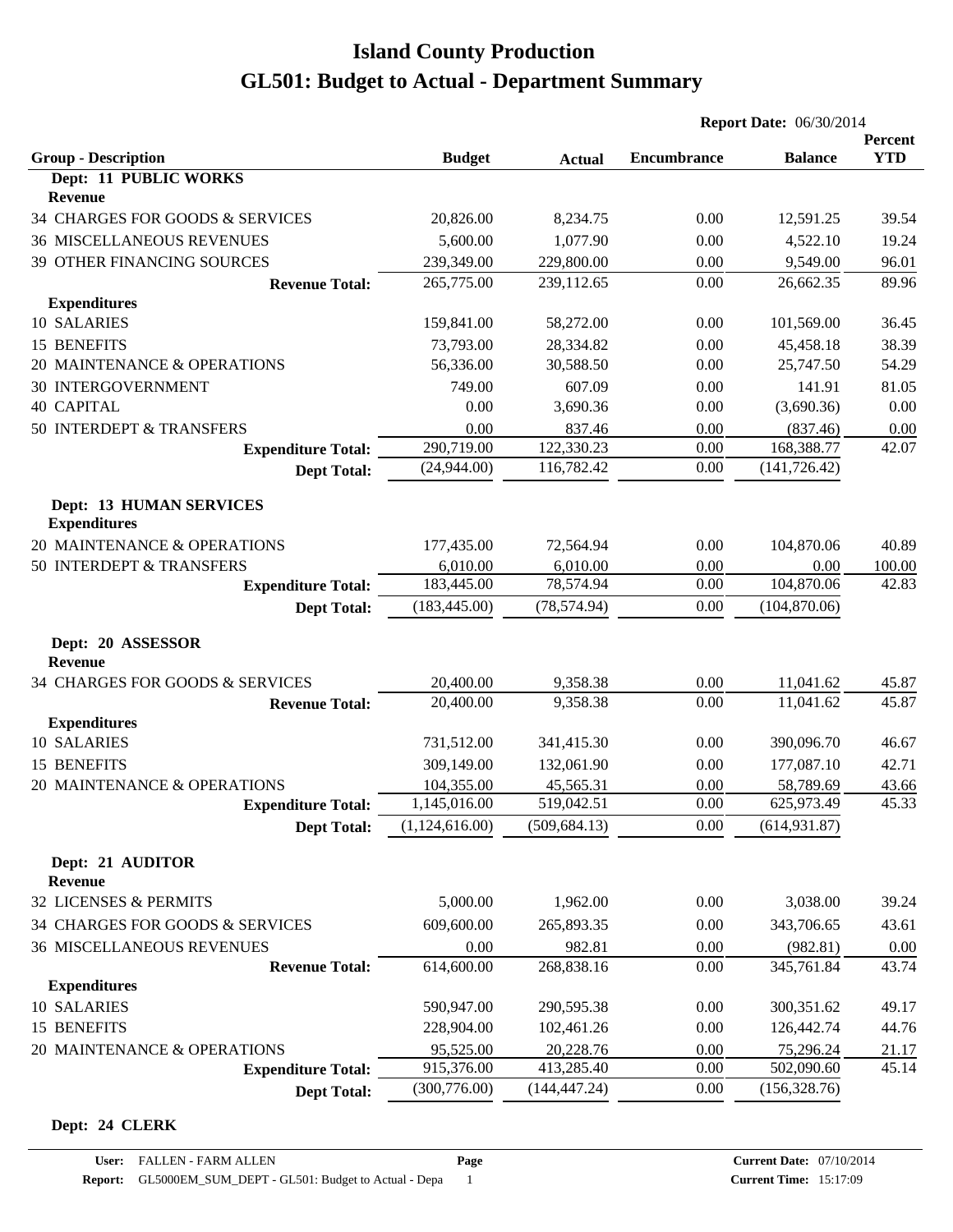|                                                         |                |               | <b>Report Date: 06/30/2014</b> |                                 |                              |
|---------------------------------------------------------|----------------|---------------|--------------------------------|---------------------------------|------------------------------|
| <b>Group - Description</b>                              | <b>Budget</b>  | <b>Actual</b> | <b>Encumbrance</b>             | <b>Balance</b>                  | <b>Percent</b><br><b>YTD</b> |
| <b>Revenue</b>                                          |                |               |                                |                                 |                              |
| 33 INTERGOVERMENTAL REVENUES                            | 176,000.00     | 31,517.74     | 0.00                           | 144,482.26                      | 17.90                        |
| 34 CHARGES FOR GOODS & SERVICES                         | 187,000.00     | 137,562.66    | 0.00                           | 49,437.34                       | 73.56                        |
| <b>35 FINES &amp; PENALTIES</b>                         | 59,600.00      | 49,794.62     | 0.00                           | 9,805.38                        | 83.54                        |
| <b>36 MISCELLANEOUS REVENUES</b>                        | 5,000.00       | 7,884.30      | 0.00                           | (2,884.30)                      | 157.68                       |
| 39 OTHER FINANCING SOURCES                              | 9,000.00       | 9,000.00      | 0.00                           | 0.00                            | 100.00                       |
| <b>Revenue Total:</b>                                   | 436,600.00     | 235,759.32    | 0.00                           | 200,840.68                      | 54.00                        |
| <b>Expenditures</b>                                     |                |               |                                |                                 |                              |
| 10 SALARIES                                             | 359,978.00     | 162, 103.28   | 0.00                           | 197,874.72                      | 45.03                        |
| 15 BENEFITS                                             | 106,312.00     | 41,583.18     | 0.00                           | 64,728.82                       | 39.11                        |
| 20 MAINTENANCE & OPERATIONS                             | 39,000.00      | 11,588.10     | 0.00                           | 27,411.90                       | 29.71                        |
| <b>Expenditure Total:</b>                               | 505,290.00     | 215,274.56    | 0.00                           | 290,015.44                      | 42.60                        |
| <b>Dept Total:</b>                                      | (68,690.00)    | 20,484.76     | 0.00                           | (89, 174.76)                    |                              |
| Dept: 25 COMMISSIONERS<br><b>Revenue</b>                |                |               |                                |                                 |                              |
| 34 CHARGES FOR GOODS & SERVICES                         | 500.00         | 190.72        | 0.00                           | 309.28                          | 38.14                        |
| <b>Revenue Total:</b>                                   | 500.00         | 190.72        | 0.00                           | 309.28                          | 38.14                        |
| <b>Expenditures</b>                                     |                |               |                                |                                 |                              |
| 10 SALARIES                                             | 432,293.00     | 201,913.52    | 0.00                           | 230,379.48                      | 46.70                        |
| 15 BENEFITS                                             | 140,529.00     | 61,787.83     | 0.00                           | 78,741.17                       | 43.96                        |
| 20 MAINTENANCE & OPERATIONS                             | 54,700.00      | 17,737.06     | 0.00                           | 36,962.94                       | 32.42                        |
| <b>Expenditure Total:</b>                               | 627,522.00     | 281,438.41    | 0.00                           | 346,083.59                      | 44.84                        |
| <b>Dept Total:</b>                                      | (627, 022.00)  | (281, 247.69) | 0.00                           | (345,774.31)                    |                              |
| <b>Dept: 26 CENTRAL SERVICES</b><br><b>Expenditures</b> |                |               |                                |                                 |                              |
| 10 SALARIES                                             | 357,141.00     | 178,538.71    | 0.00                           | 178,602.29                      | 49.99                        |
| 15 BENEFITS                                             | 164,734.00     | 79,589.07     | 0.00                           | 85,144.93                       | 48.31                        |
| 20 MAINTENANCE & OPERATIONS                             | 633,050.00     | 255,221.83    | 0.00                           | 377,828.17                      | 40.31                        |
| <b>40 CAPITAL</b>                                       | 306,000.00     | 5,272.71      | 0.00                           | 300,727.29                      | 1.72                         |
| <b>Expenditure Total:</b>                               | 1,460,925.00   | 518,622.32    | 0.00                           | 942,302.68                      | 35.49                        |
| <b>Dept Total:</b>                                      | (1,460,925.00) | (518, 622.32) | 0.00                           | (942, 302.68)                   |                              |
| Dept: 27 CORONER<br><b>Revenue</b>                      |                |               |                                |                                 |                              |
| 33 INTERGOVERMENTAL REVENUES                            | 20,000.00      | 22,897.88     | 0.00                           | (2,897.88)                      | 114.48                       |
| <b>Revenue Total:</b>                                   | 20,000.00      | 22,897.88     | 0.00                           | (2,897.88)                      | 114.48                       |
| <b>Expenditures</b>                                     |                |               |                                |                                 |                              |
| 10 SALARIES                                             | 115,772.00     | 61,221.55     | 0.00                           | 54,550.45                       | 52.88                        |
| 15 BENEFITS                                             | 50,148.00      | 23,311.38     | 0.00                           | 26,836.62                       | 46.48                        |
| 20 MAINTENANCE & OPERATIONS                             | 82,000.00      | 51,235.56     | 0.00                           | 30,764.44                       | 62.48                        |
| <b>Expenditure Total:</b>                               | 247,920.00     | 135,768.49    | 0.00                           | 112,151.51                      | 54.76                        |
| <b>Dept Total:</b>                                      | (227, 920.00)  | (112,870.61)  | 0.00                           | (115,049.39)                    |                              |
| Dept: 28 FACILITIES & MAINTENANCE<br>Revenue            |                |               |                                |                                 |                              |
| 34 CHARGES FOR GOODS & SERVICES                         | 75,720.00      | 40,279.26     | 0.00                           | 35,440.74                       | 53.19                        |
| <b>FALLEN - FARM ALLEN</b><br>User:                     | Page           |               |                                | <b>Current Date: 07/10/2014</b> |                              |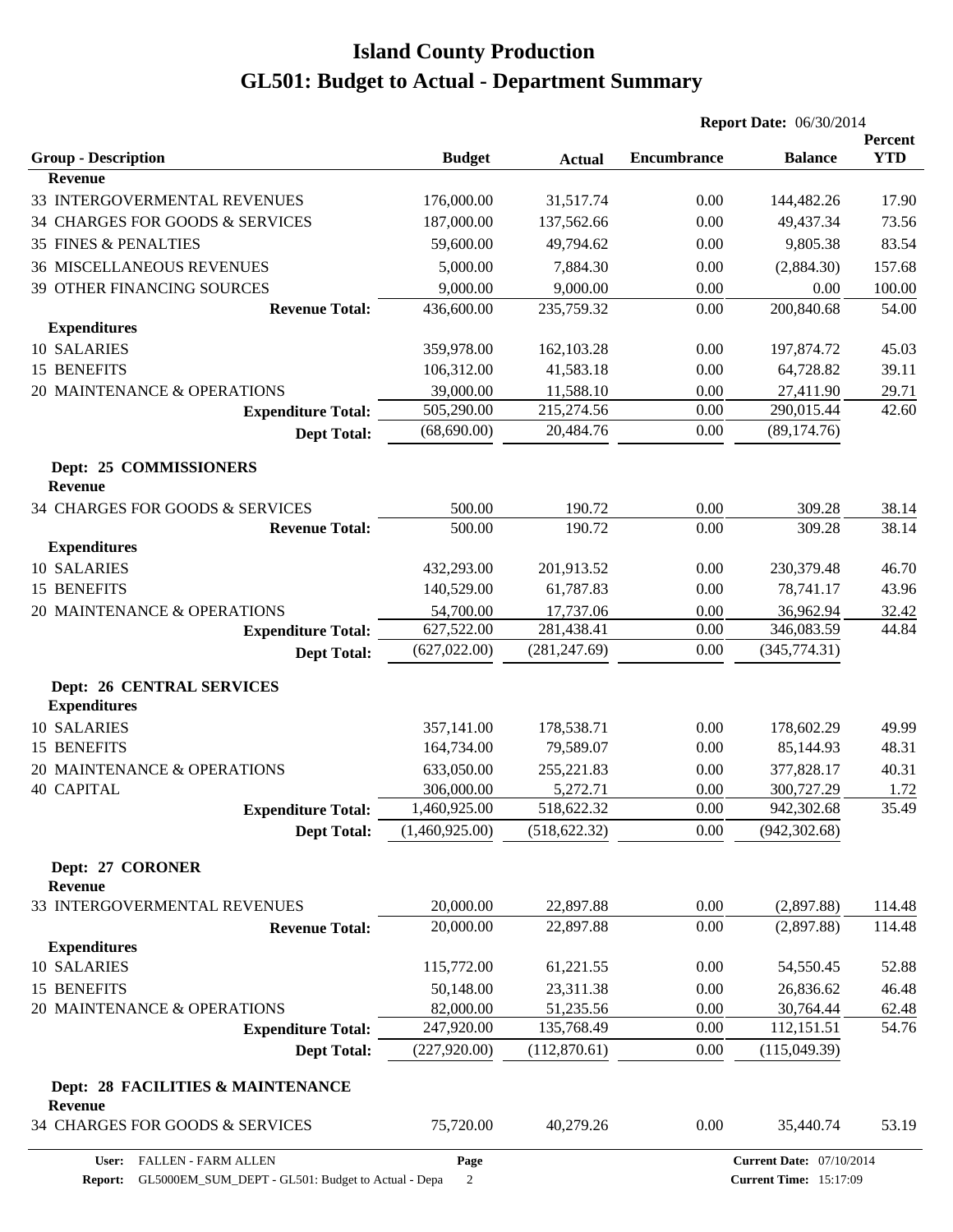|                                                 |                |               | <b>Report Date: 06/30/2014</b> |                |                       |
|-------------------------------------------------|----------------|---------------|--------------------------------|----------------|-----------------------|
| <b>Group - Description</b>                      | <b>Budget</b>  | <b>Actual</b> | <b>Encumbrance</b>             | <b>Balance</b> | Percent<br><b>YTD</b> |
| <b>36 MISCELLANEOUS REVENUES</b>                | 0.00           | 4.60          | 0.00                           | (4.60)         | 0.00                  |
| <b>Revenue Total:</b>                           | 75,720.00      | 40,283.86     | 0.00                           | 35,436.14      | 53.20                 |
| <b>Expenditures</b>                             |                |               |                                |                |                       |
| 10 SALARIES                                     | 453,796.00     | 197,912.75    | 0.00                           | 255,883.25     | 43.61                 |
| 15 BENEFITS                                     | 217,666.00     | 88,945.80     | 0.00                           | 128,720.20     | 40.86                 |
| 20 MAINTENANCE & OPERATIONS                     | 428,150.00     | 226,206.99    | 0.00                           | 201,943.01     | 52.83                 |
| <b>Expenditure Total:</b>                       | 1,099,612.00   | 513,065.54    | 0.00                           | 586,546.46     | 46.65                 |
| <b>Dept Total:</b>                              | (1,023,892.00) | (472, 781.68) | 0.00                           | (551, 110.32)  |                       |
| Dept: 29 DISTRICT COURT<br><b>Revenue</b>       |                |               |                                |                |                       |
| 33 INTERGOVERMENTAL REVENUES                    | 270,000.00     | 71,297.58     | 0.00                           | 198,702.42     | 26.40                 |
| 34 CHARGES FOR GOODS & SERVICES                 | 210,500.00     | 116,066.35    | 0.00                           | 94,433.65      | 55.13                 |
| <b>35 FINES &amp; PENALTIES</b>                 | 479,400.00     | 255,278.43    | 0.00                           | 224,121.57     | 53.24                 |
| <b>36 MISCELLANEOUS REVENUES</b>                | 23,000.00      | 17,255.64     | 0.00                           | 5,744.36       | 75.02                 |
| <b>Revenue Total:</b>                           | 982,900.00     | 459,898.00    | 0.00                           | 523,002.00     | 46.78                 |
| <b>Expenditures</b>                             |                |               |                                |                |                       |
| 10 SALARIES                                     | 758,934.00     | 347,389.25    | 0.00                           | 411,544.75     | 45.77                 |
| 15 BENEFITS                                     | 287,773.00     | 137,633.04    | 0.00                           | 150,139.96     | 47.82                 |
| 20 MAINTENANCE & OPERATIONS                     | 91,010.00      | 43,810.10     | 0.00                           | 47,199.90      | 48.13                 |
| <b>Expenditure Total:</b>                       | 1,137,717.00   | 528,832.39    | 0.00                           | 608,884.61     | 46.48                 |
| <b>Dept Total:</b>                              | (154, 817.00)  | (68, 934.39)  | 0.00                           | (85, 882.61)   |                       |
| Dept: 36 MISCELLANEOUS<br><b>Expenditures</b>   |                |               |                                |                |                       |
| 10 SALARIES                                     | 10,377.00      | 4,331.39      | 0.00                           | 6,045.61       | 41.74                 |
| 15 BENEFITS                                     | 41,059.00      | 22,010.17     | 0.00                           | 19,048.83      | 53.60                 |
| 20 MAINTENANCE & OPERATIONS                     | 120,860.00     | 32,556.22     | 0.00                           | 88,303.78      | 26.93                 |
| <b>30 INTERGOVERNMENT</b>                       | 110,846.25     | 109,297.26    | 0.00                           | 1,548.99       | 98.60                 |
| <b>Expenditure Total:</b>                       | 283,142.25     | 168,195.04    | 0.00                           | 114,947.21     | 59.40                 |
| <b>Dept Total:</b>                              | (283, 142.25)  | (168, 195.04) | 0.00                           | (114, 947.21)  |                       |
| Dept: 39 PROSECUTING ATTORNEY<br><b>Revenue</b> |                |               |                                |                |                       |
| 33 INTERGOVERMENTAL REVENUES                    | 227,733.00     | 82,933.19     | 0.00                           | 144,799.81     | 36.41                 |
| 34 CHARGES FOR GOODS & SERVICES                 | 25,500.00      | 18,814.79     | 0.00                           | 6,685.21       | 73.78                 |
| <b>35 FINES &amp; PENALTIES</b>                 | 400.00         | 1,118.14      | 0.00                           | (718.14)       | 279.53                |
| <b>36 MISCELLANEOUS REVENUES</b>                | 0.00           | 4.51          | 0.00                           | (4.51)         | 0.00                  |
| 39 OTHER FINANCING SOURCES                      | 13,000.00      | 13,000.00     | 0.00                           | 0.00           | 100.00                |
| <b>Revenue Total:</b>                           | 266,633.00     | 115,870.63    | 0.00                           | 150,762.37     | 43.45                 |
| <b>Expenditures</b>                             |                |               |                                |                |                       |
| 10 SALARIES                                     | 1,015,443.00   | 484,034.87    | 0.00                           | 531,408.13     | 47.66                 |
| 15 BENEFITS                                     | 394,609.00     | 180,667.35    | 0.00                           | 213,941.65     | 45.78                 |
| 20 MAINTENANCE & OPERATIONS                     | 112,722.00     | 25,425.57     | 0.00                           | 87,296.43      | 22.55                 |
| <b>40 CAPITAL</b>                               | 0.00           | 0.00          | 0.00                           | 0.00           | 0.00                  |
| <b>Expenditure Total:</b>                       | 1,522,774.00   | 690,127.79    | 0.00                           | 832,646.21     | 45.32                 |
| <b>Dept Total:</b>                              | (1,256,141.00) | (574, 257.16) | 0.00                           | (681, 883.84)  |                       |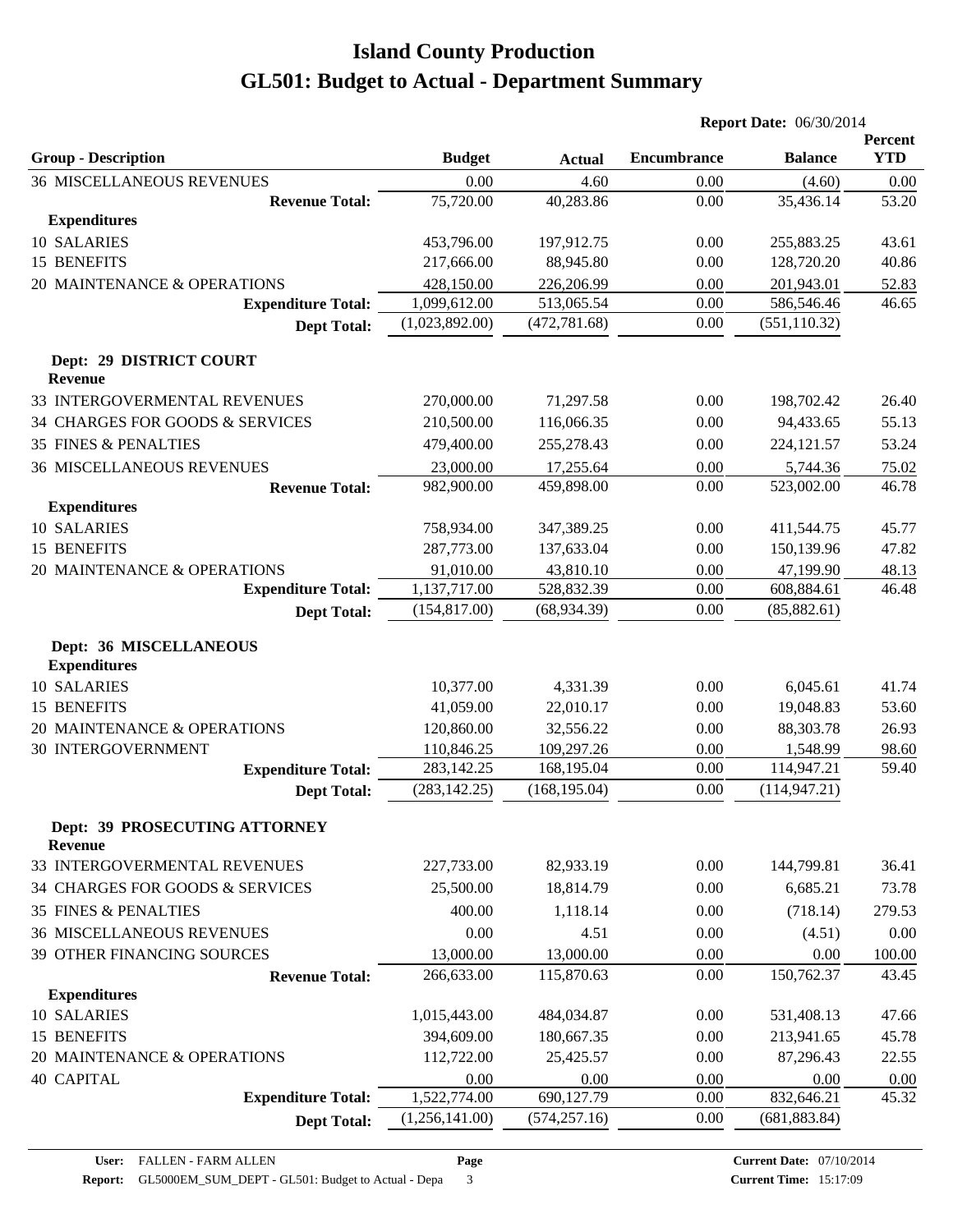|                                              |                |                        | <b>Report Date: 06/30/2014</b> |                                |                       |
|----------------------------------------------|----------------|------------------------|--------------------------------|--------------------------------|-----------------------|
| <b>Group - Description</b>                   | <b>Budget</b>  | <b>Actual</b>          | Encumbrance                    | <b>Balance</b>                 | Percent<br><b>YTD</b> |
| Dept: 40 SHERIFF                             |                |                        |                                |                                |                       |
| <b>Revenue</b>                               |                |                        |                                |                                |                       |
| 32 LICENSES & PERMITS                        | 40,100.00      | 19,209.33              | 0.00                           | 20,890.67                      | 47.90                 |
| 33 INTERGOVERMENTAL REVENUES                 | 517,762.00     | 317,956.73             | 0.00                           | 199,805.27                     | 61.40                 |
| 34 CHARGES FOR GOODS & SERVICES              | 48,500.00      | 21,572.27              | 0.00                           | 26,927.73                      | 44.47                 |
| <b>35 FINES &amp; PENALTIES</b>              | 0.00           | 162.59                 | 0.00                           | (162.59)                       | 0.00                  |
| <b>36 MISCELLANEOUS REVENUES</b>             | 10,000.00      | 2,194.60               | 0.00                           | 7,805.40                       | 21.94                 |
| <b>38 NONREVENUES</b>                        | 0.00           | 11,332.78              | 0.00                           | (11, 332.78)                   | 0.00                  |
| 39 OTHER FINANCING SOURCES                   | 725,000.00     | 725,000.00             | 0.00                           | 0.00                           | 100.00                |
| <b>Revenue Total:</b>                        | 1,341,362.00   | 1,097,428.30           | 0.00                           | 243,933.70                     | 81.81                 |
| <b>Expenditures</b>                          |                |                        |                                |                                |                       |
| 10 SALARIES                                  | 4,386,014.00   | 2,078,595.30           | 0.00                           | 2,307,418.70                   | 47.39                 |
| 15 BENEFITS                                  | 1,791,774.00   | 771,253.21             | 0.00                           | 1,020,520.79                   | 43.04                 |
| 20 MAINTENANCE & OPERATIONS                  | 876,242.00     | 329,724.53             | 0.00                           | 546,517.47                     | 37.62                 |
| <b>30 INTERGOVERNMENT</b>                    | 585,000.00     | 438,517.68             | 0.00                           | 146,482.32                     | 74.96                 |
| <b>40 CAPITAL</b>                            | 37,000.00      | 0.00                   | 0.00                           | 37,000.00                      | 0.00                  |
| 50 INTERDEPT & TRANSFERS                     | 56,000.00      | 27,747.07              | 0.00                           | 28,252.93                      | 49.54                 |
| <b>Expenditure Total:</b>                    | 7,732,030.00   | 3,645,837.79           | 0.00                           | 4,086,192.21<br>(3,842,258.51) | 47.15                 |
| <b>Dept Total:</b>                           | (6,390,668.00) | (2,548,409.49)         | 0.00                           |                                |                       |
| Dept: 41 SUPERIOR COURT<br><b>Revenue</b>    |                |                        |                                |                                |                       |
| 32 LICENSES & PERMITS                        | 20,000.00      | 5,014.00               | 0.00                           | 14,986.00                      | 25.07                 |
| 33 INTERGOVERMENTAL REVENUES                 | 333,686.00     | 96,626.42              | 0.00                           | 237,059.58                     | 28.95                 |
| 34 CHARGES FOR GOODS & SERVICES              | 18,000.00      | 9,630.97               |                                | 8,369.03                       | 53.50                 |
|                                              |                |                        | 0.00                           |                                |                       |
| <b>36 MISCELLANEOUS REVENUES</b>             | 0.00           | 967.23                 | 0.00                           | (967.23)                       | 0.00                  |
| 39 OTHER FINANCING SOURCES                   | 0.00           | 0.00                   | 0.00                           | 0.00                           | 0.00                  |
| <b>Revenue Total:</b><br><b>Expenditures</b> | 371,686.00     | 112,238.62             | 0.00                           | 259,447.38                     | 30.19                 |
| 10 SALARIES                                  | 795,176.00     | 394,675.71             | 0.00                           | 400,500.29                     | 49.63                 |
| 15 BENEFITS                                  | 199,971.00     | 94,363.34              | 0.00                           | 105,607.66                     | 47.18                 |
| 20 MAINTENANCE & OPERATIONS                  | 156,639.00     | 53,761.27              | 0.00                           | 102,877.73                     | 34.32                 |
| 50 INTERDEPT & TRANSFERS                     | 371,000.00     | 371,000.00             | 0.00                           | 0.00                           | 100.00                |
| <b>Expenditure Total:</b>                    | 1,522,786.00   | 913,800.32             | 0.00                           | 608,985.68                     | 60.00                 |
| <b>Dept Total:</b>                           | (1,151,100.00) | (801, 561.70)          | 0.00                           | (349, 538.30)                  |                       |
| <b>Dept: 42 TREASURER</b><br><b>Revenue</b>  |                |                        |                                |                                |                       |
| 31 TAXES                                     | 81,000.00      | 57,583.38              | 0.00                           | 23,416.62                      | 71.09                 |
| 34 CHARGES FOR GOODS & SERVICES              | 6,030.00       |                        | 0.00                           | 2,900.60                       | 51.89                 |
| <b>36 MISCELLANEOUS REVENUES</b>             | 552,000.00     | 3,129.40<br>333,452.57 | 0.00                           | 218,547.43                     | 60.40                 |
| <b>Revenue Total:</b>                        | 639,030.00     | 394,165.35             | 0.00                           | 244,864.65                     | 61.68                 |
| <b>Expenditures</b>                          |                |                        |                                |                                |                       |
| 10 SALARIES                                  | 395,201.00     | 208,075.73             | 0.00                           | 187, 125. 27                   | 52.65                 |
| 15 BENEFITS                                  | 145,284.00     | 66,421.00              | 0.00                           | 78,863.00                      | 45.71                 |
| 20 MAINTENANCE & OPERATIONS                  | 57,489.00      | 52,449.07              | 0.00                           | 5,039.93                       | 91.23                 |
| <b>60 DEBT SERVICE</b>                       | 6,000.00       | 1,316.16               | 0.00                           | 4,683.84                       | 21.93                 |

**Page**

**Report:** GL5000EM\_SUM\_DEPT - GL501: Budget to Actual - Depa 4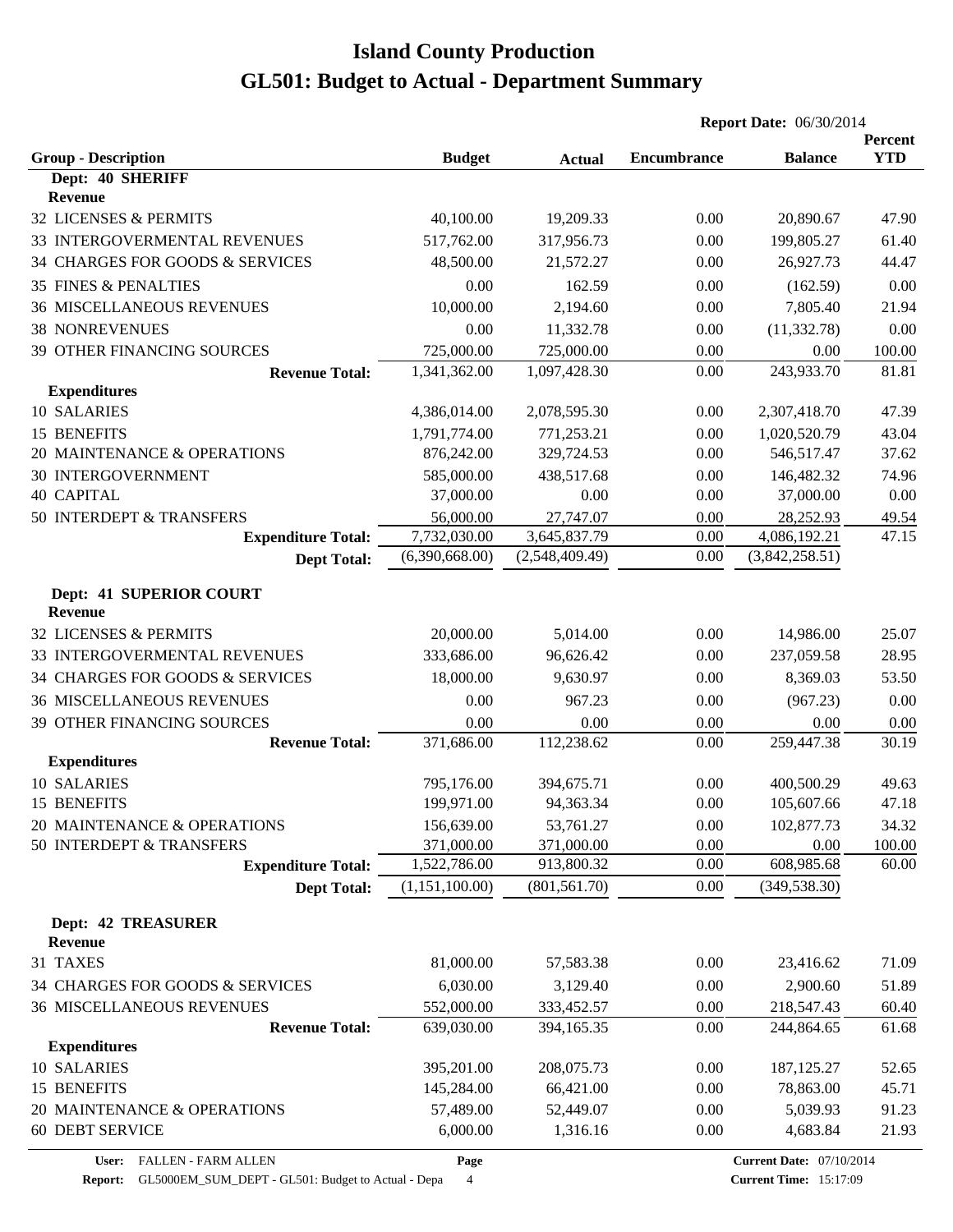|                                            |               |               |                    | <b>Report Date: 06/30/2014</b>  |                       |
|--------------------------------------------|---------------|---------------|--------------------|---------------------------------|-----------------------|
| <b>Group - Description</b>                 | <b>Budget</b> | <b>Actual</b> | <b>Encumbrance</b> | <b>Balance</b>                  | Percent<br><b>YTD</b> |
| <b>Expenditure Total:</b>                  | 603,974.00    | 328,261.96    | 0.00               | 275,712.04                      | 54.35                 |
| <b>Dept Total:</b>                         | 35,056.00     | 65,903.39     | 0.00               | (30, 847.39)                    |                       |
| Dept: 47 BUDGET                            |               |               |                    |                                 |                       |
| <b>Expenditures</b>                        |               |               |                    |                                 |                       |
| 10 SALARIES                                | 42,130.00     | 22,691.69     | 0.00               | 19,438.31                       | 53.86                 |
| 15 BENEFITS                                | 11,808.00     | 6,001.62      | 0.00               | 5,806.38                        | 50.82                 |
| 20 MAINTENANCE & OPERATIONS                | 13,300.00     | 2,408.88      | 0.00               | 10,891.12                       | 18.11                 |
| <b>Expenditure Total:</b>                  | 67,238.00     | 31,102.19     | 0.00               | 36,135.81                       | 46.25                 |
| <b>Dept Total:</b>                         | (67, 238.00)  | (31, 102.19)  | 0.00               | (36, 135.81)                    |                       |
| Dept: 48 EMERGENCY MANAGEMENT<br>Revenue   |               |               |                    |                                 |                       |
| 33 INTERGOVERMENTAL REVENUES               | 126,446.00    | 47,057.08     | 0.00               | 79,388.92                       | 37.21                 |
| <b>Revenue Total:</b>                      | 126,446.00    | 47,057.08     | 0.00               | 79,388.92                       | 37.21                 |
| <b>Expenditures</b>                        |               |               |                    |                                 |                       |
| 10 SALARIES                                | 45,991.00     | 25,143.03     | 0.00               | 20,847.97                       | 54.66                 |
| 15 BENEFITS                                | 10,775.00     | 5,581.64      | 0.00               | 5,193.36                        | 51.80                 |
| 20 MAINTENANCE & OPERATIONS                | 146,576.00    | 9,058.28      | 0.00               | 137,517.72                      | 6.17                  |
| <b>40 CAPITAL</b>                          | 8,000.00      | 39,193.20     | 0.00               | (31, 193.20)                    | 489.91                |
| <b>Expenditure Total:</b>                  | 211,342.00    | 78,976.15     | 0.00               | 132,365.85                      | 37.36                 |
| <b>Dept Total:</b>                         | (84,896.00)   | (31,919.07)   | 0.00               | (52, 976.93)                    |                       |
| Dept: 53 PLANNING<br><b>Revenue</b>        |               |               |                    |                                 |                       |
| 32 LICENSES & PERMITS                      | 956,800.00    | 549,129.18    | 0.00               | 407,670.82                      | 57.39                 |
| 33 INTERGOVERMENTAL REVENUES               | 141,000.00    | 82,382.36     | 0.00               | 58,617.64                       | 58.42                 |
| 34 CHARGES FOR GOODS & SERVICES            | 498,800.00    | 283,291.34    | 0.00               | 215,508.66                      | 56.79                 |
| <b>36 MISCELLANEOUS REVENUES</b>           | 300.00        | 117.93        | 0.00               | 182.07                          | 39.31                 |
| <b>39 OTHER FINANCING SOURCES</b>          | 49,000.00     | 49,000.00     | 0.00               | 0.00                            | 100.00                |
| <b>Revenue Total:</b>                      | 1,645,900.00  | 963,920.81    | 0.00               | 681,979.19                      | 58.56                 |
| <b>Expenditures</b>                        |               |               |                    |                                 |                       |
| <b>10 SALARIES</b>                         | 1,059,600.00  | 509,740.62    | 0.00               | 549,859.38                      | 48.10                 |
| 15 BENEFITS                                | 466,906.00    | 206,993.03    | 0.00               | 259,912.97                      | 44.33                 |
| 20 MAINTENANCE & OPERATIONS                | 274,161.00    | 125,309.44    | 0.00               | 148,851.56                      | 45.70                 |
| 50 INTERDEPT & TRANSFERS                   | 0.00          | 3,000.00      | 0.00               | (3,000.00)                      | 0.00                  |
| <b>Expenditure Total:</b>                  | 1,800,667.00  | 845,043.09    | 0.00               | 955,623.91                      | 46.92                 |
| <b>Dept Total:</b>                         | (154,767.00)  | 118,877.72    | 0.00               | (273, 644.72)                   |                       |
| Dept: 54 GENERAL SERVICES ADMIN<br>Revenue |               |               |                    |                                 |                       |
| 32 LICENSES & PERMITS                      | 16,000.00     | 14,896.00     | 0.00               | 1,104.00                        | 93.10                 |
| 33 INTERGOVERMENTAL REVENUES               | 56,000.00     | 56,330.00     | 0.00               | (330.00)                        | 100.58                |
| 34 CHARGES FOR GOODS & SERVICES            | 34,100.00     | 16,098.10     | 0.00               | 18,001.90                       | 47.20                 |
| <b>35 FINES &amp; PENALTIES</b>            | 1,000.00      | 400.00        | 0.00               | 600.00                          | 40.00                 |
| <b>36 MISCELLANEOUS REVENUES</b>           | 3,900.00      | 2,085.00      | 0.00               | 1,815.00                        | 53.46                 |
| <b>Revenue Total:</b>                      | 111,000.00    | 89,809.10     | 0.00               | 21,190.90                       | 80.90                 |
| <b>Expenditures</b>                        |               |               |                    |                                 |                       |
| User: FALLEN - FARM ALLEN                  | Page          |               |                    | <b>Current Date: 07/10/2014</b> |                       |